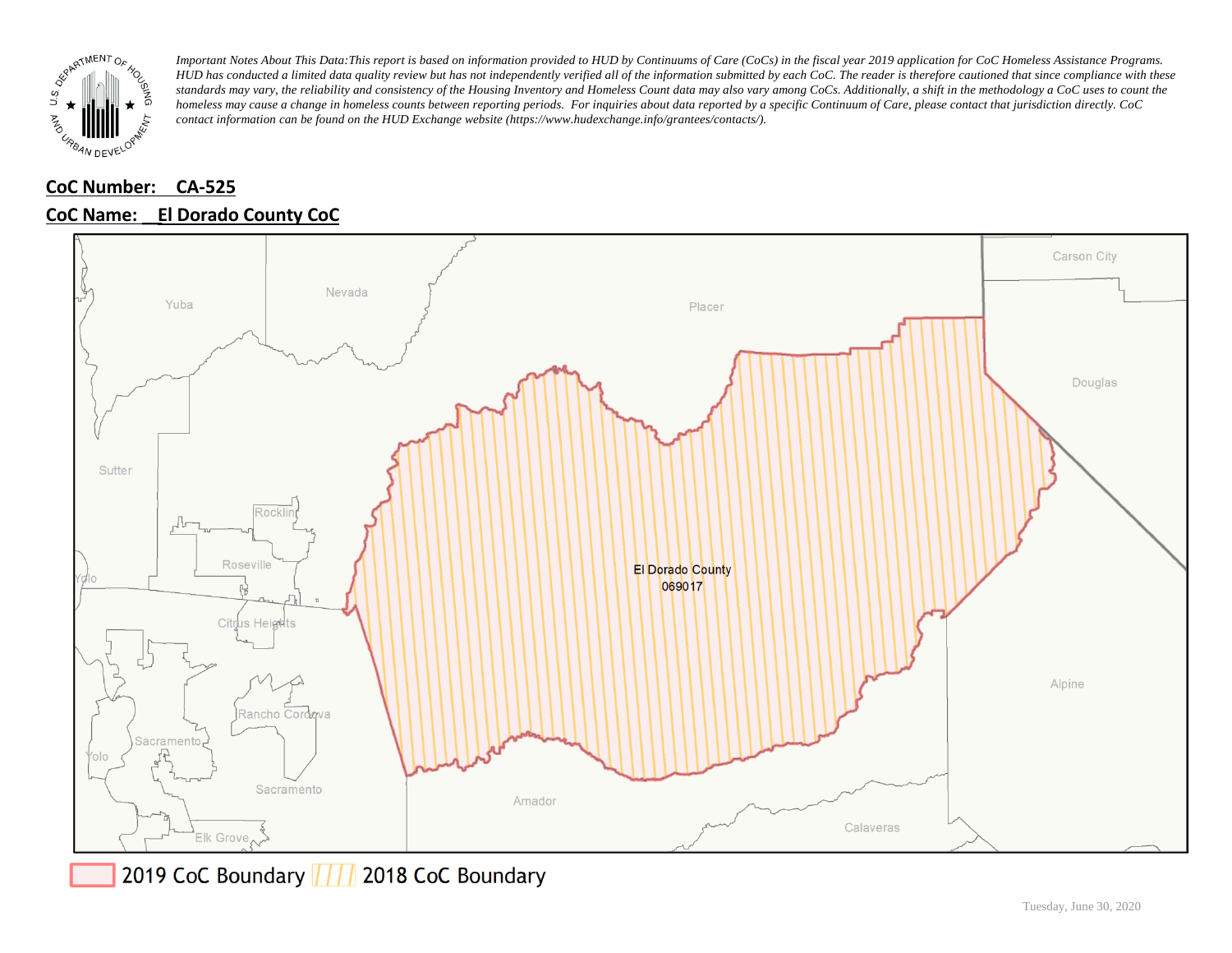

## **CoC Number: CA-525 CoC Name: \_\_ El Dorado County CoC**

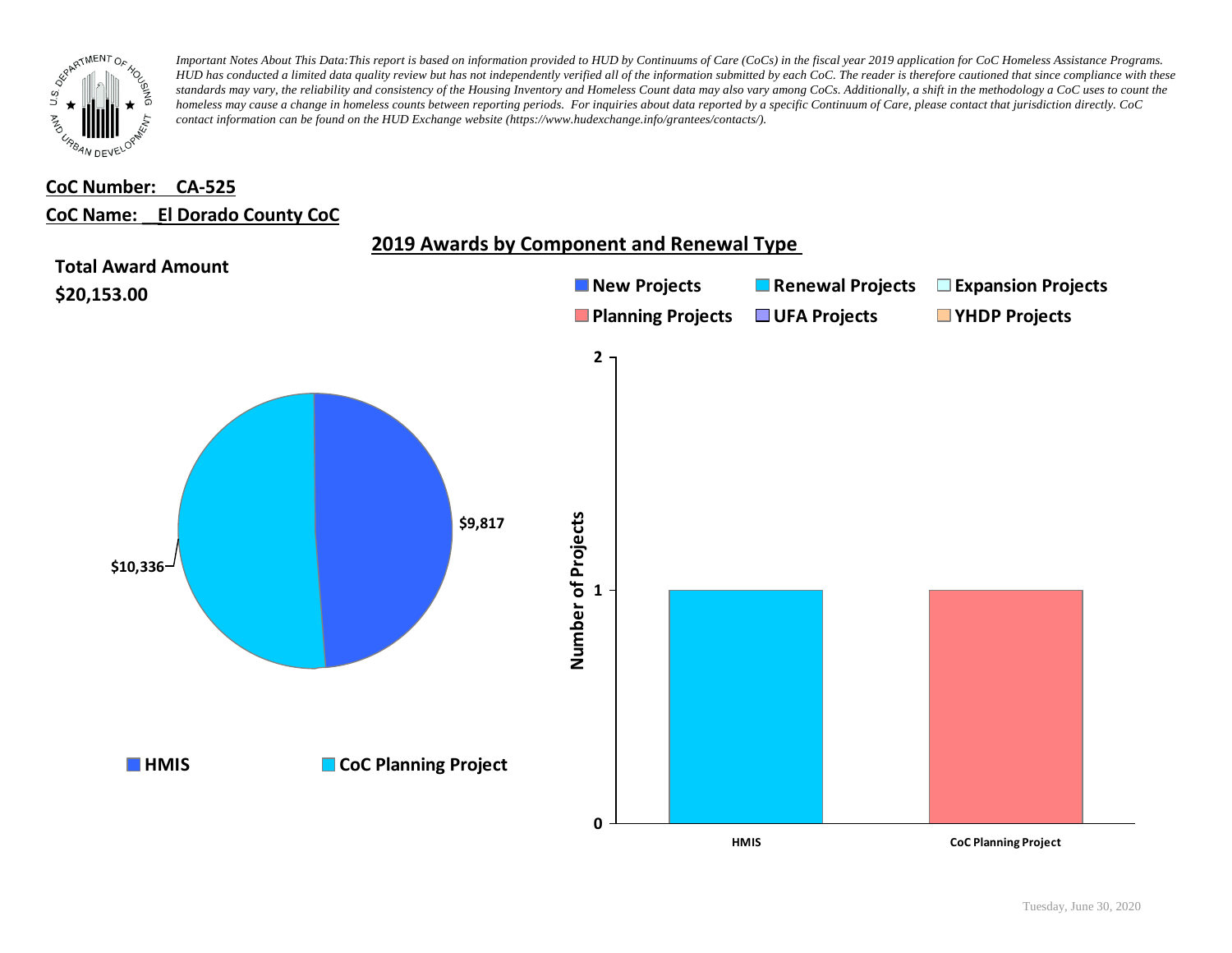

# **CoC Number: CA-525 CoC Name: \_\_ El Dorado County CoC**



## **2019 Housing Inventory Summarized by Target Population and Bed Type**

<sup>1</sup> Adult & Child Beds refer to beds for households with one adult (age 18 or older) and at least one child (under the age of 18).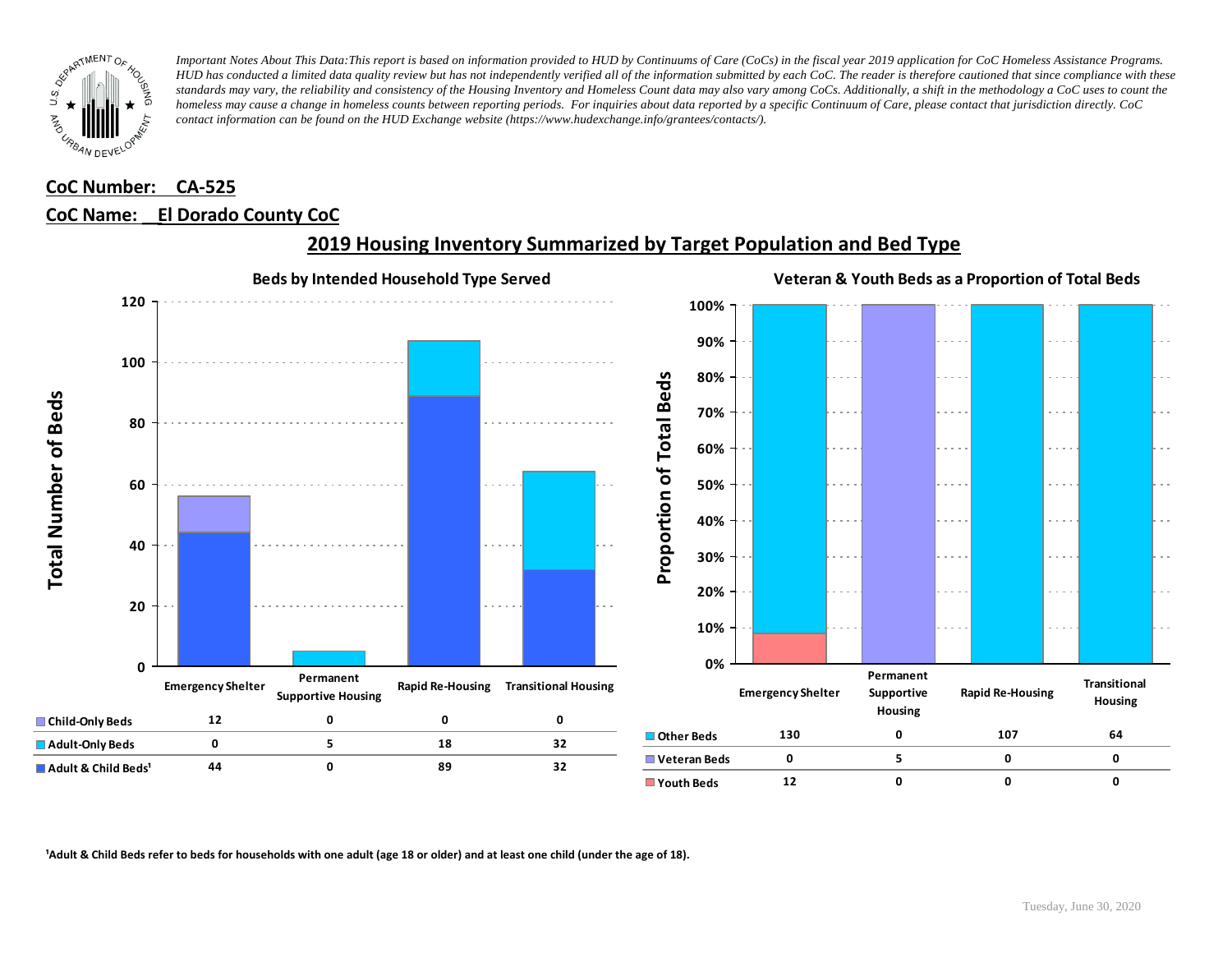

## **CoC Number: CA-525 CoC Name: \_\_ El Dorado County CoC**

# **2019 Point in Time Count Summarized by Household Type**



\* Safe Haven programs are included in the Transitional Housing category.

¹This category includes single adults, adult couples with no children, and groups of adults. ²This category includes households with one adult and at least one child under age 18.

³This category includes persons under age 18, including children in one-child households, adolescent parents and their children, adolescent siblings, or other household configurations composed only of children.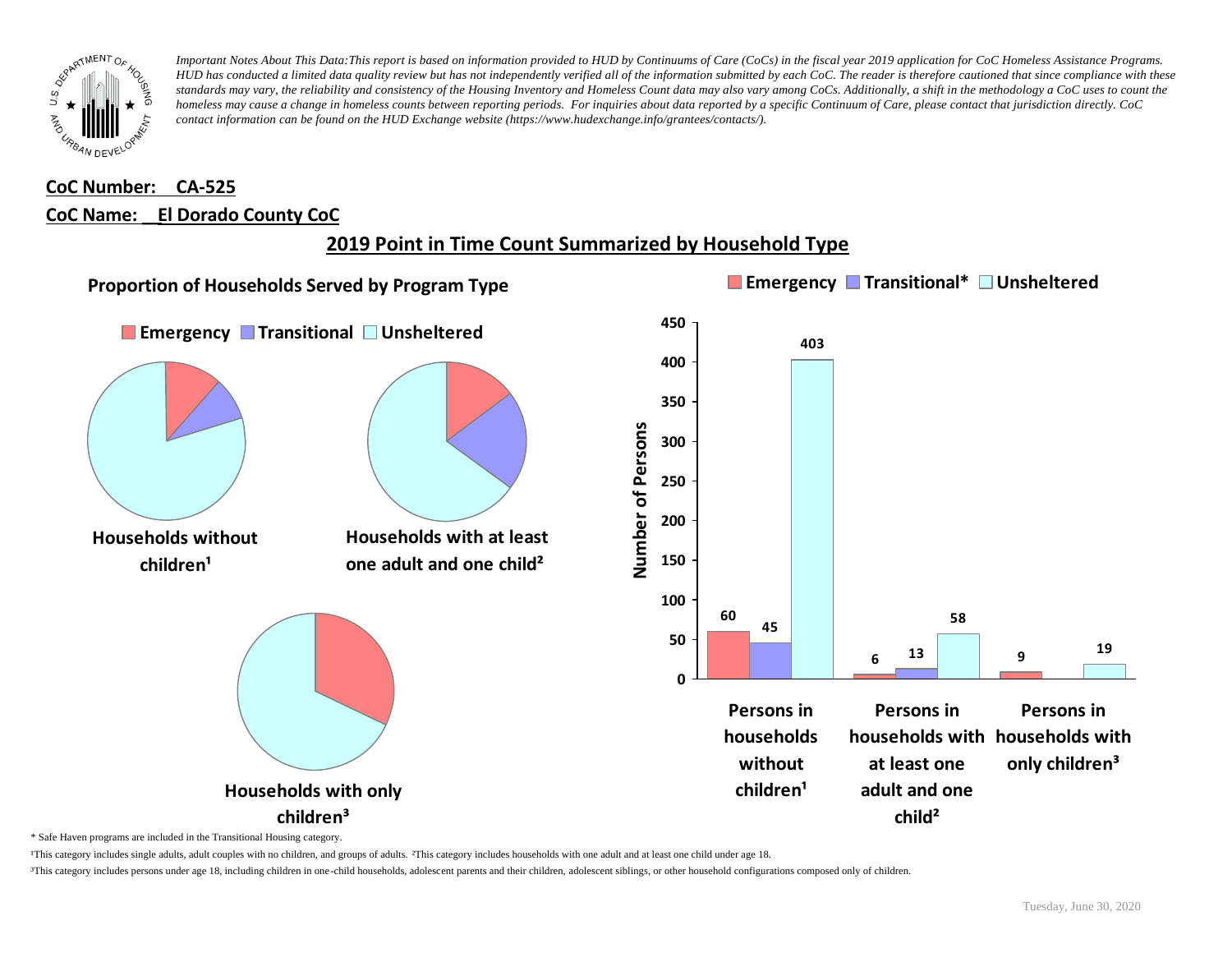

# **CoC Number: CA-525 CoC Name: \_\_ El Dorado County CoC**



#### **2019 Point-In-Time Count Proportion of Persons in each Age Group by Household Type**

\* Safe Haven programs are included in the Transitional Housing category.

¹This category includes single adults, adult couples with no children, and groups of adults. ²This category includes households with one adult and at least one child under age 18.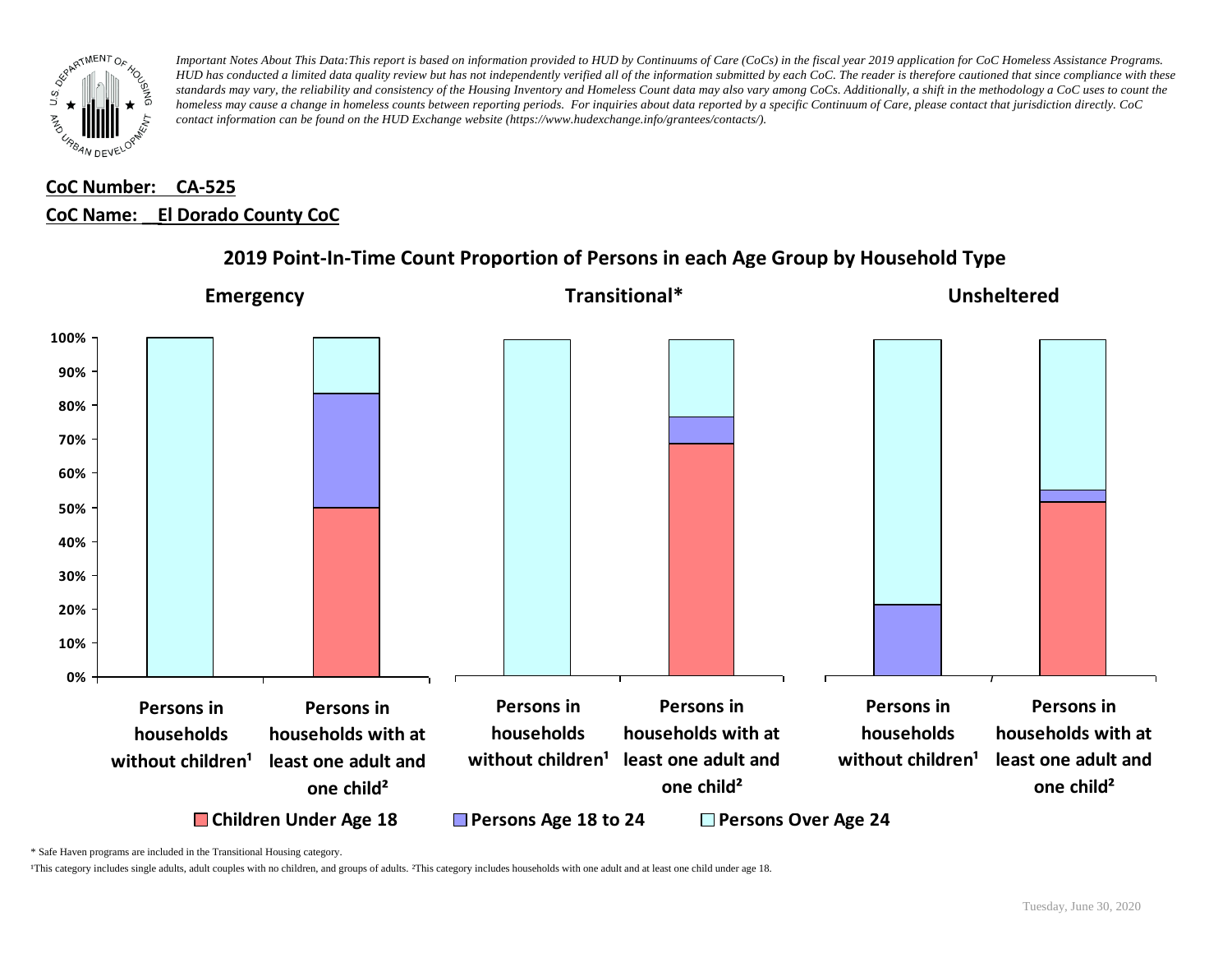

## **CoC Number: CA-525 CoC Name: \_\_ El Dorado County CoC**



#### **2019 Point in Time Count Summarized by Chronically Homeless by Household Type**

\* Safe Haven programs are included in the Transitional Housing category.

¹This category includes single adults, adult couples with no children, and groups of adults. ²This category includes households with one adult and at least one child under age 18.

³This category includes persons under age 18, including children in one -child households, adolescent parents and their children, adolescent siblings, or other household configurations composed only of children.